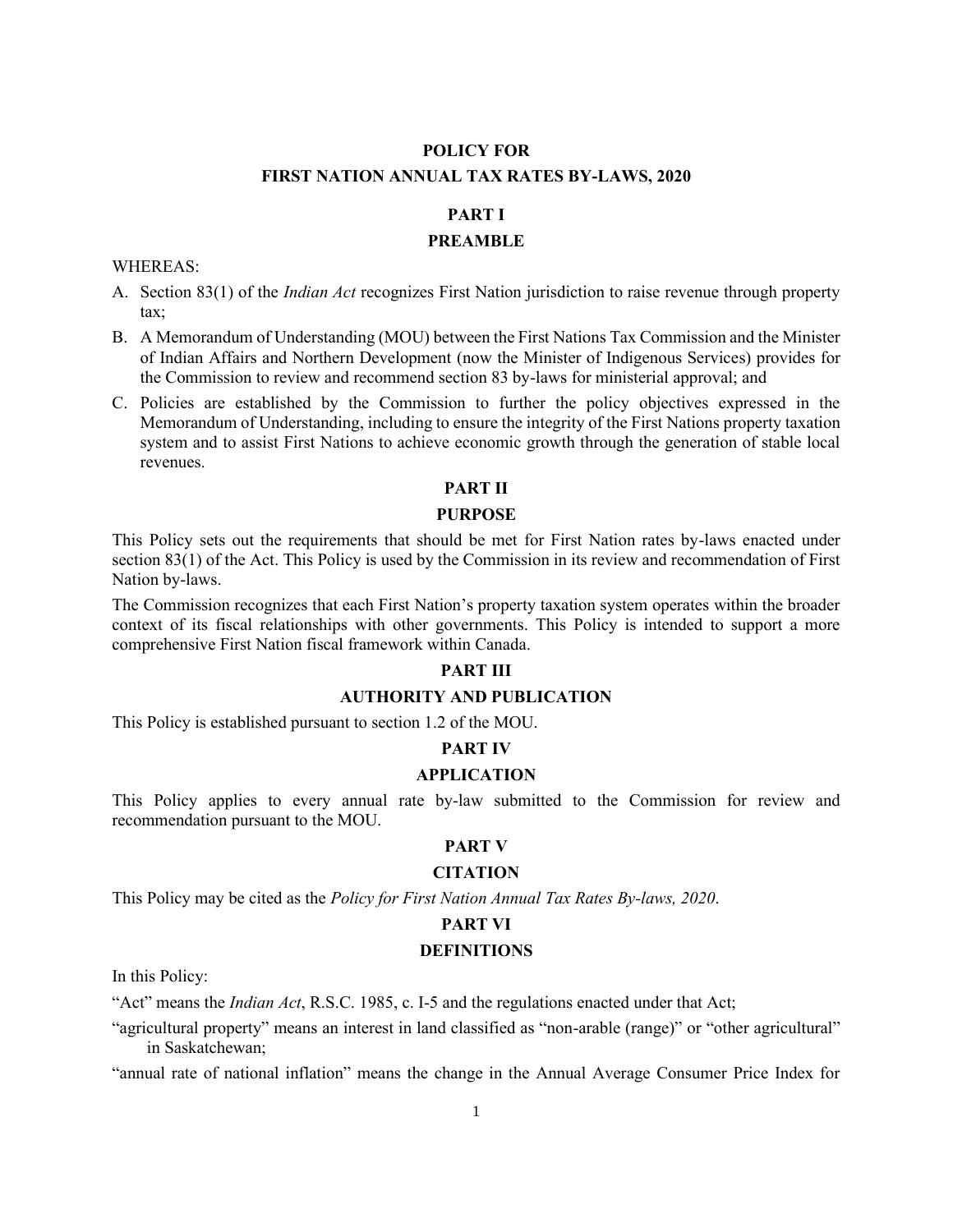Canada, All-Items, maintained by Statistics Canada;

- "assessed value" means the value of an interest in land for assessment purposes, as determined under an assessment by-law;
- "assessment by-law" means a by-law enacted by a First Nation under subsection 83(1) of the Act that provides for the assessment of property;
- "average tax bill" means either
	- (a) the mean of the tax bills of all taxpayers in a property class, net of all grants, or
	- (b) the median tax bill of a representative taxpayer in a property class, net of all grants;
- "by-law" means an annual by-law enacted under subsection 83(1) of the Act that establishes the property tax rates to be applied by the First Nation;
- "Commission" means the First Nations Tax Commission established under the *First Nations Fiscal Management Act*, S.C. 2005, c. 9;
- "Council" has the same meaning as "council of the band" in subsection 2(1) of the Act;
- "First Nation" means a band as defined in the Act;
- "interest in land" or "property" means land or improvements, or both, in a reserve and, without limitation, may include any interest in land or improvements, any occupation, possession or use of land or improvements, and any right to occupy, possess or use land or improvements;
- "property class" means each of the categories of property established in the First Nation's assessment by-law for the purposes of assessment and taxation;
- "Property Taxation By-law Policy" means the Commission *Policy for First Nation Property Taxation By-laws, 2017*;
- "Province" refers to the province in which the reserve is situated;
- "reference jurisdiction" means a taxing jurisdiction, located adjacent to the First Nation, that is identified for the purpose of comparing a First Nation's tax rates;
- "reference jurisdiction transition plan" means a plan that meets the requirements of subsection 9.2;
- "reserve" means any land set apart for the use and benefit of a First Nation within the meaning of the Act;
- "tax district" means a tax district established in a First Nation's property taxation by-law;
- "taxable area" means the total area of the interest in land or portion of the interest in land, rounded to the nearest acre;
- "taxable property" has the meaning given to that term in the Property Taxation By-law Policy;
- "taxation by-law" means a by-law made under paragraph 83(1)(a) of the Act; and
- "transition period" has the meaning given to that term in the Property Taxation By-law Policy.

Except as otherwise provided in this Policy, words and expressions used in this Policy have the same meaning as in the Act.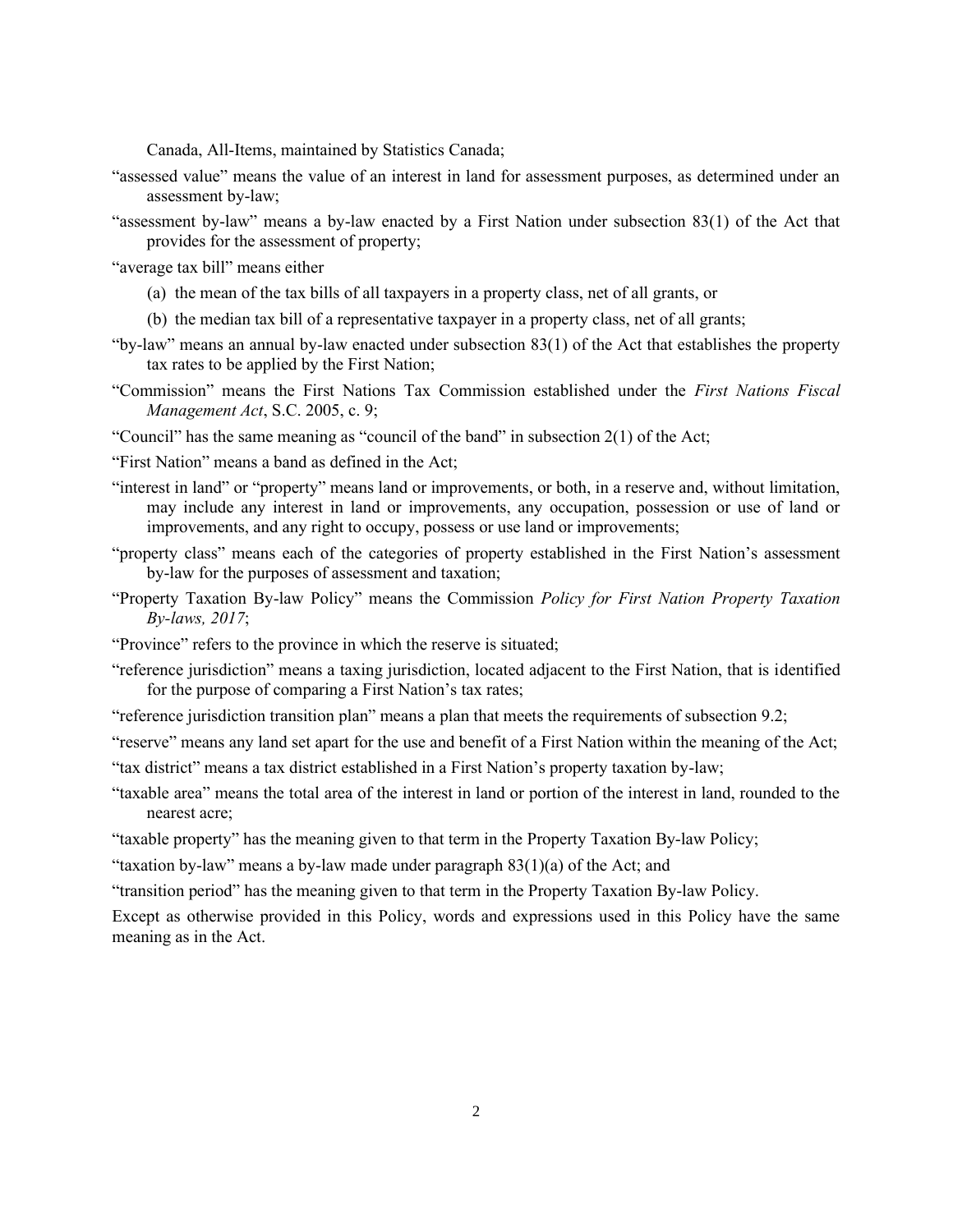# **PART VII POLICY**

## **1. Establishing Tax Rates**

- 1.1 The By-law must establish for each property class a tax rate as
	- (a) a rate for each dollar (\$1) of assessed value;
	- (b) a rate for each one hundred dollars (\$100) of assessed value; or
	- (c) a mill rate for each one thousand dollars (\$1000) of assessed value.

1.2 As an exception to subsection 1.1, a By-law may establish a tax rate for a property class on a different basis where the First Nation's reference jurisdiction establishes a tax rate on a different basis within that property class.

# **2. Application of Tax Rates Within a Property Class**

2.1 The By-law must provide for the equal application of tax rates within a property class, except as provided in subsection 2.2.

2.2 The By-law may establish multiple tax rates within a property class where multiple tax rates are established in the First Nation's reference jurisdiction, provided the By-law

(a) establishes the same number of tax rates within each property class, and

(b) uses the same criteria for the application of those tax rates within each property class, as are used in the reference jurisdiction.

### **3. Tax Districts and Multiple Reference Jurisdictions**

- 3.1 Where a First Nation has established one (1) or more tax districts,
	- (a) the First Nation may establish a tax rate for each property class in each tax district; and

(b) the requirements in this Policy respecting setting tax rates must be interpreted to apply separately within each tax district.

3.2 Where a First Nation has multiple reserves and has more than one (1) reference jurisdiction in respect of its reserves, the By-law may establish different tax rates for different reserves, provided that those reserves with the same reference jurisdiction must have the same tax rate in each property class.

#### **4. Minimum Tax Limit**

Where the By-law establishes a minimum amount of tax to be levied on properties within a property class, the amount of the minimum tax must not exceed one hundred dollars (\$100), except as provided in section 5.

# **5. Exceptions to Minimum Tax Limit**

5.1 The By-law may establish a minimum tax in an amount greater than one hundred dollars (\$100) where required to create a fair taxation regime because of one or more of the following circumstances:

(a) the First Nation wishes to harmonize with minimum tax amounts established in the Province or the reference jurisdiction; and

(b) the First Nation's costs of providing services to properties with lower assessed values exceeds one hundred dollars (\$100).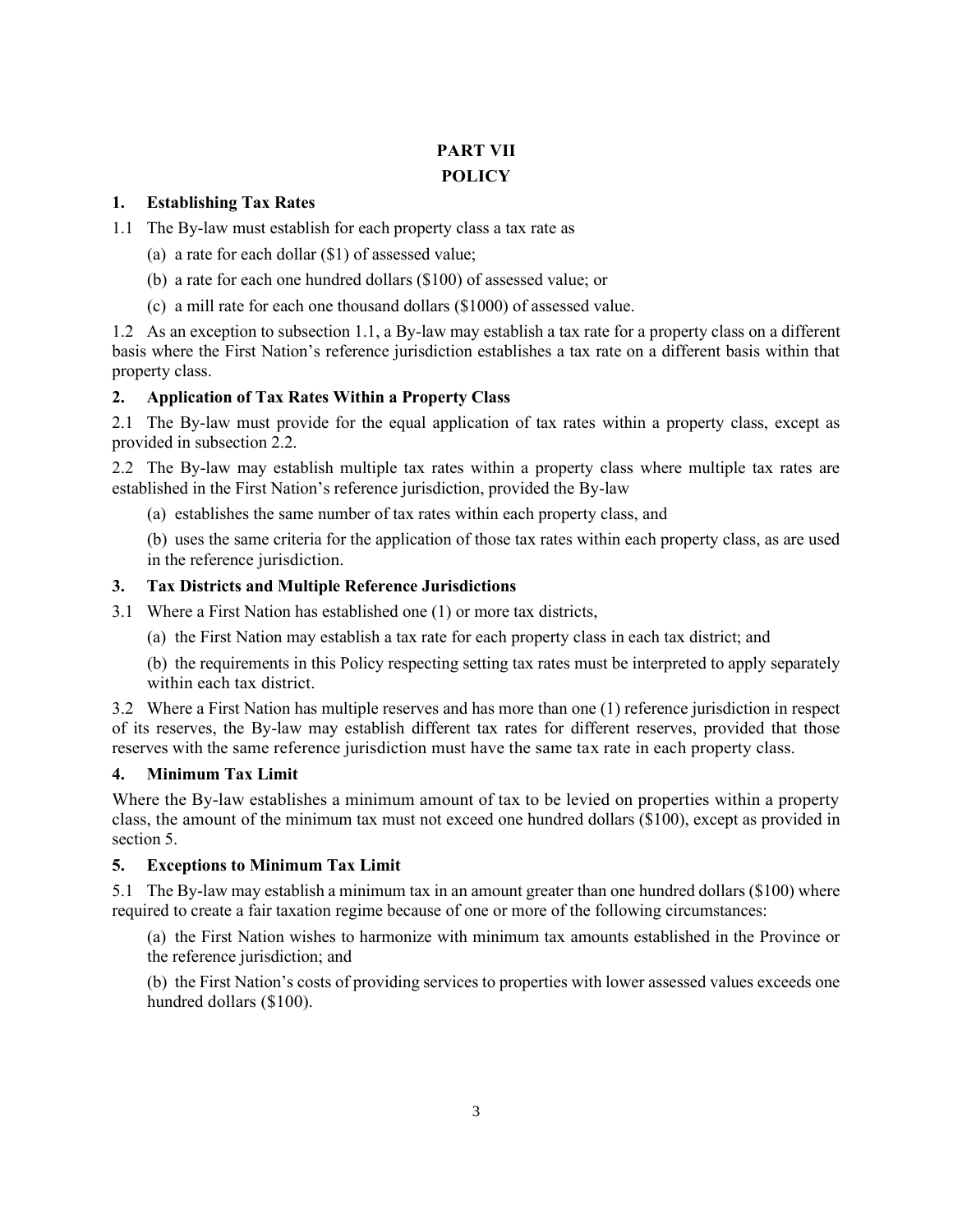5.2 As an exception to subsection 5.1, where a First Nation has included transition provisions in its taxation by-law in accordance with section 6 of the Property Taxation By-law Policy, in each year of the transition period the By-law must establish a minimum tax that is equal to the service fee charged by the First Nation in the year prior to its first taxation year.

## **6. Rate Setting in First Taxation Year**

6.1 Where a First Nation is exercising property taxation powers for the first time, the First Nation must apply the same assessment practices as the former taxing authority or the reference jurisdiction, as the case may be, and its By-law must

- (a) establish the same tax rates established by the former taxing authority in the current year; or
- (b) where there is no former taxing authority, establish the same tax rates as the reference jurisdiction in the current year.

6.2 As an exception to subsection 6.1, where a First Nation has included transition provisions in its taxation by-law in accordance with section 6 of the Property Taxation By-law Policy, in each year of the transition period the By-law must establish tax rates for the applicable property classes that are consistent with those transition provisions.

#### **7. Rate Setting in Subsequent Years**

7.1 In the second and all subsequent years that a First Nation exercises property taxation powers, the By-law must establish tax rates based on the First Nation's budget for the expenditure of local revenues that

(a) when applied, result in an average tax bill for each property class that has not increased from the previous year by more than

(i) the annual rate of national inflation from the previous year, or

(ii) the average tax bill increase for each property class in the reference jurisdiction from the previous year; or

(b) are identical to the tax rates established in the reference jurisdiction in the current year and the immediately preceding year, including by establishing the same number of tax rates where the reference jurisdiction establishes multiple tax rates within a property class.

7.2 As an exception to subsection 7.1, where a First Nation has included transition provisions in its taxation by-law in accordance with section 6 of the Property Taxation By-law Policy, in each year of the transition period the By-law must establish tax rates for the applicable property classes that are consistent with those transition provisions.

7.3 For the purposes of paragraph 7.1(a), where

(a) a representative taxpayer is used to determine the average tax bill, that taxpayer must have been a taxpayer in the previous and must be a taxpayer in the current year;

(b) the representative taxpayer holds property that has experienced a change in assessed value attributable to new construction or to the addition of lands to the property, that change in assessed value must be excluded when determining the average tax bill increase; and

(c) the mean of the tax bills of all taxpayers is used to determine the average tax bill, any changes in assessed values to properties in that property class that are attributable to new construction or to the addition of lands to properties must be excluded when determining the average tax bill increase.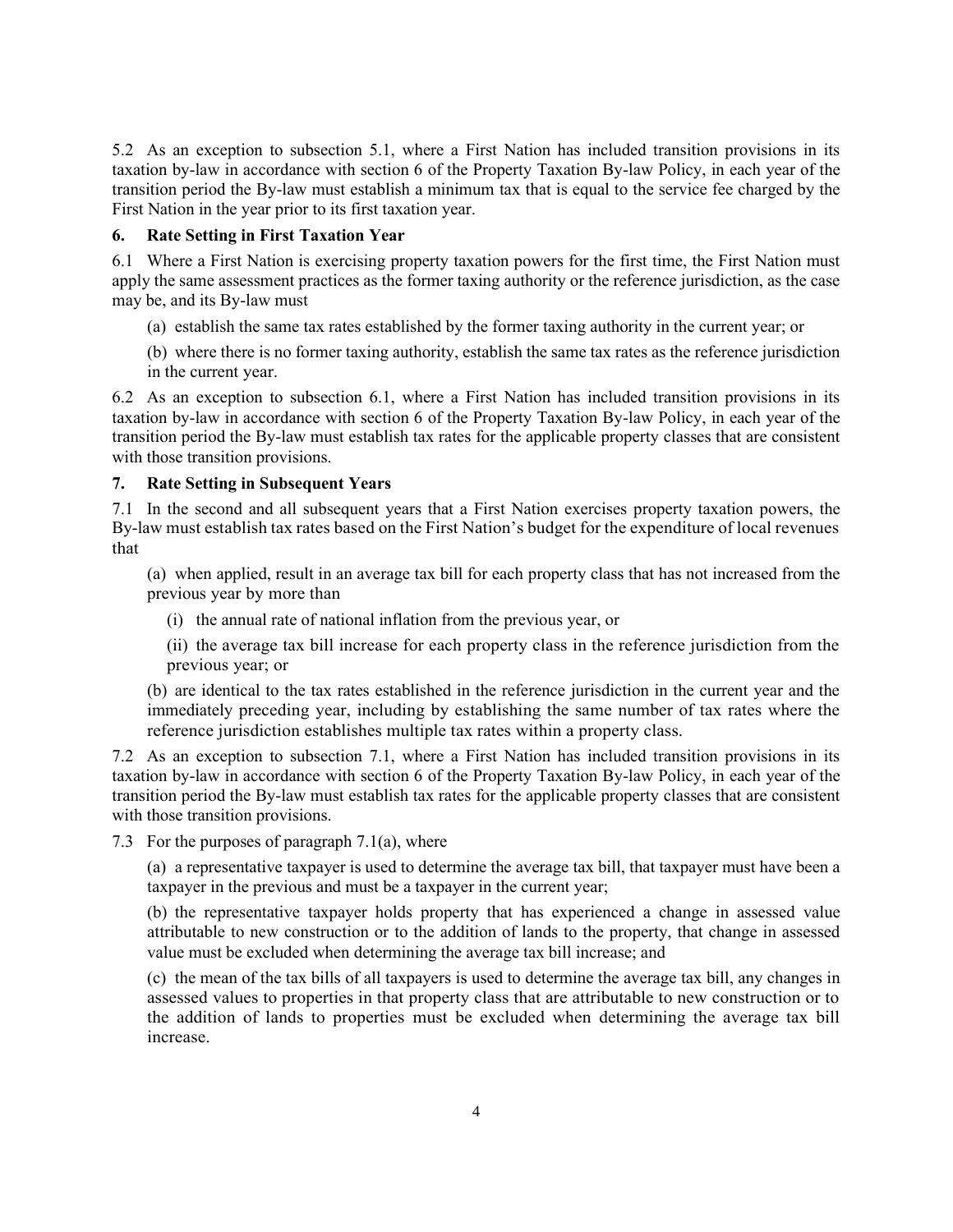7.4 For the purposes of paragraph 7.1(a), where the assessed value of a property is determined using a rate set by reference to a provincial regulation,

(a) that property may be excluded when determining the average tax bill increase in a property class; or

(b) the average tax bill may be calculated by excluding any increases or decreases in the assessed value of that property from the previous year to the current year.

7.5 In order to meet the requirements in subparagraph 7.1(a)(ii) or paragraph 7.1(b), the First Nation must obtain and provide to the Commission all required information from the reference jurisdiction, to the satisfaction of the Commission.

7.6 Where a By-law establishes tax rates as provided in paragraph 7.1(b), the First Nation must use assessment practices that are identical to the reference jurisdiction in the current year and the immediately preceding year.

#### **8. Justifications for Additional Rate Increases**

8.1 Where a By-law establishes a tax rate that does not meet the criteria set out in subsection 7.1, the First Nation may provide justification of the rate for Commission consideration, on one (1) or more of the following bases:

(a) the First Nation's costs of providing local services, such as water, sewer, waste collection, fire protection and roads, have increased significantly from the previous year;

- (b) the rate is consistent with the First Nation's reference jurisdiction transition plan; or
- (c) the taxpayers in the affected property class support the proposed rate.

8.2 Where subsection 7.2 applies and a By-law establishes a tax rate that is higher than and consistent with the transition provisions in the First Nation's taxation by-law, the First Nation may provide justification of the rate for Commission consideration on the basis set out in paragraph 8.1(c).

8.3 Where a First Nation proposes to justify a tax rate under paragraph 8.1(a), the First Nation must provide to the Commission a signed service agreement evidencing the increased costs, or written evidence of the increased costs signed by the First Nation's chief financial officer.

8.4 Where a First Nation proposes to justify a tax rate under paragraph 8.1(c), the First Nation must provide to the Commission letters of support from individual taxpayers or taxpayer associations representing

(a) at least fifty percent (50%) of the taxpayers in that property class; and

(b) taxpayers holding at least fifty percent (50%) of the total assessed values in that property class.

# **9. Justification on the Basis of Transition to Reference Jurisdiction Rate Setting**

9.1 In the first year that a First Nation proposes to justify its tax rates under paragraph 8.1(b), the First Nation must provide to the Commission, at the time of submitting its By-Law to the Commission for review and consideration of recommending ministerial approval,

(a) a reference jurisdiction transition plan that meets the requirements set out in this section;

(b) confirmation that the First Nation, in the previous taxation year, completed the requirements set out in section 11.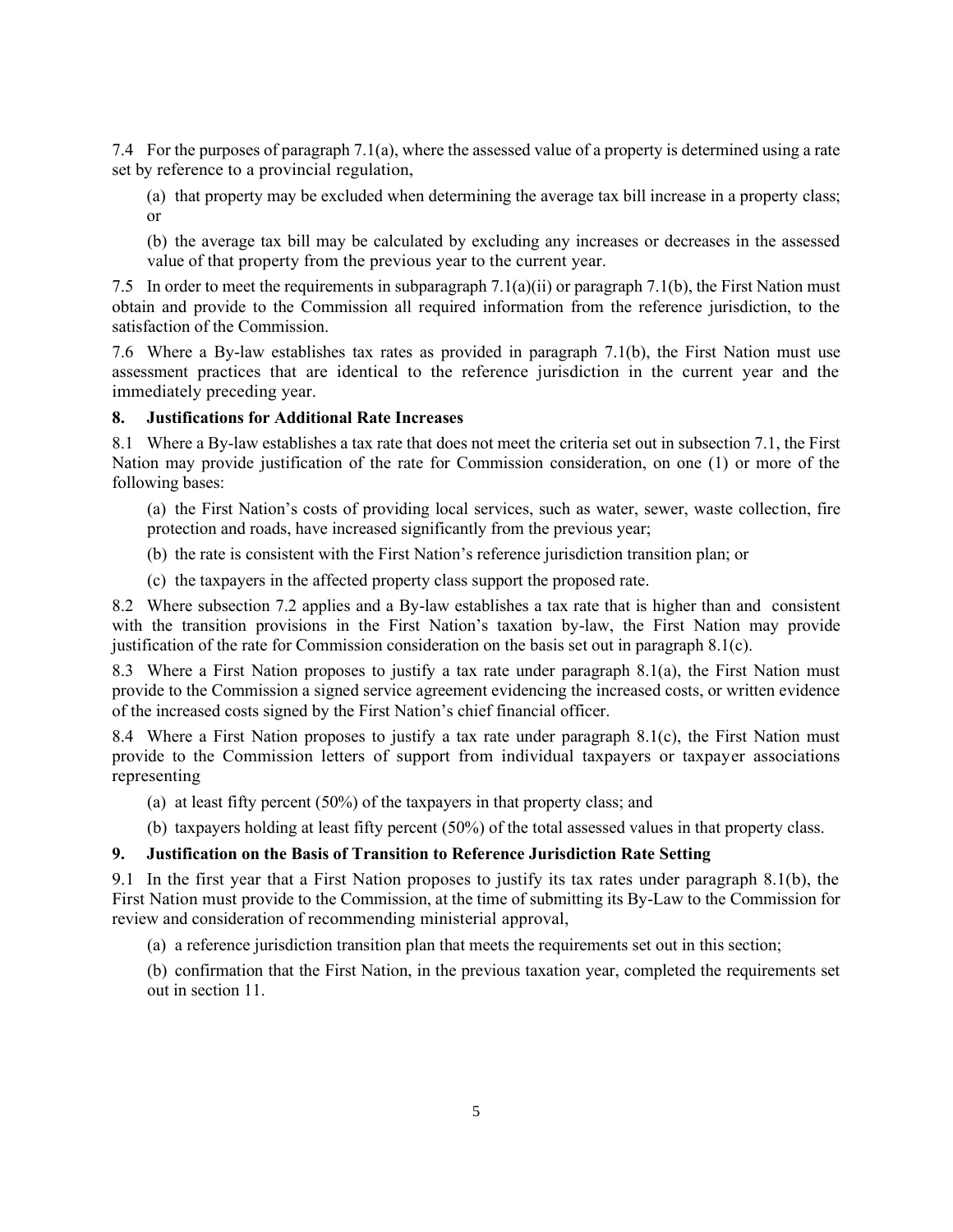9.2 A First Nation that proposes to justify an increase in its tax rates in one or more property classes in order to transition to setting tax rates that are identical to the reference jurisdiction must develop a reference jurisdiction transition plan that

(a) provides a justification for the proposed increases in tax rates that relates either to providing a higher level of local services to the taxpayers, or to building new or replacement local service infrastructure; and

(b) sets out how tax rates will increase incrementally in one (1) or more property classes over a period of not more than five (5) years in order to match the reference jurisdiction rates in all property classes.

#### **10. Notice of Tax Rates By-laws**

10.1 A First Nation must, in each year before submitting its annual rates by-law to the Commission for review and consideration of recommending ministerial approval, give notice of its tax rates by-law

(a) by posting a copy of the by-law on the *First Nations Gazette* website or in a prominent place on the First Nation's website; or

(b) by holding a public meeting at which taxpayers may meet with the tax administrator or members of Council to discuss the tax rates by-law.

10.2 Where a First Nation justifies a tax rate under paragraph 8.1(a) or (b), the First Nation must provide a description of the justification as part of the notice required under subsection 10.1, or inform the taxpayers of the justification when giving notice under paragraph 10.1(b).

# **11. Notice of Transition to Reference Jurisdiction Rate Setting**

11.1 Where a First Nation proposes to justify its tax rates under paragraph 8.1(b), the requirements set out in this section apply.

11.2 The First Nation must provide a written notice, in accordance with subsection 11.4, stating

(a) that the First Nation intends to develop a reference jurisdiction transition plan in order to transition to setting tax rates that are identical to the reference jurisdiction; and

(b) the time and place of a taxpayer meeting to review and discuss the reference jurisdiction transition plan.

11.3. The First Nation must hold the taxpayer meeting referenced in subsection 11.2 at the time and place referenced in the notice.

11.4 At least fourteen (14) days before the date of the taxpayer meeting referenced in subsection 11.2, the notice required under subsection 11.2 must be

(a) delivered to every taxpayer and any taxpayer association;

(b) posted in the First Nation's administrative offices and in at least two (2) other locations on the reserve; and

(c) published on the *First Nations Gazette* website and in a prominent place on the First Nation's website.